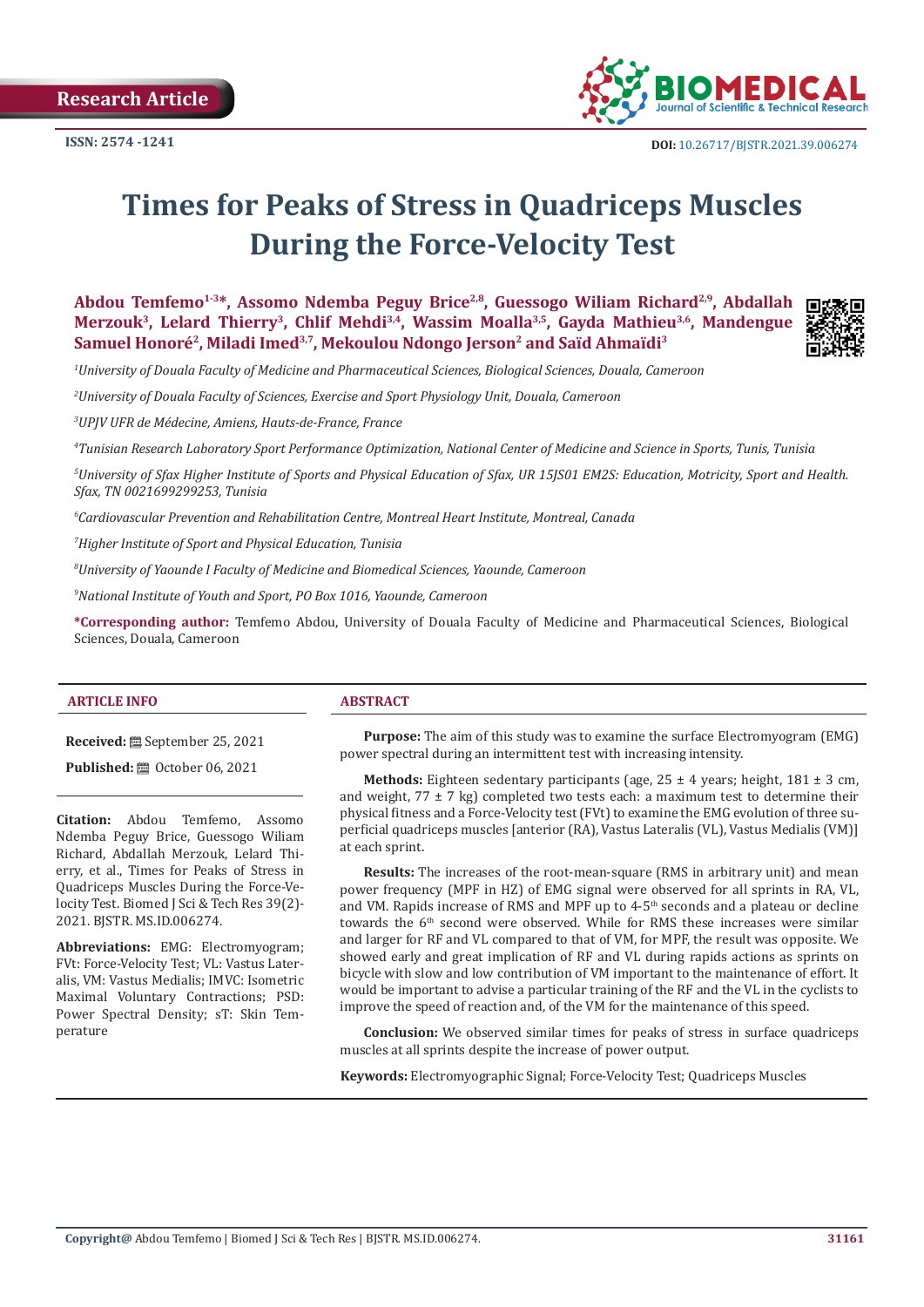# **Introduction**

Among the intermittent tests with increasing loads, there is the Force-Velocity test (FVt) which consists of successive sprints of few seconds separated by recovery periods of a few minutes on an ergo cycle as Monark ergo cycle [1] against increasing braking loads. These authors found the increases of the mechanical power with the increase in the braking loads up to a maximal Power Output (POmax) despite the decrease in the pedaling speed, then its decrease despite the increase in the braking loads. The evolution in surface Electromyogram (EMG) power spectral and the Power Output (PO) concomitant with the increased in braking loads during the FVt were reported [2]. They showed an increase in EMG from the start of FVt to the peak load (Lpic), and then its decrease at the Lpic +1 kg. Thus, during the FVt, the muscle fatigue started after Lpic. Rouffet & Hautier (2008) found the root-mean-square (RMS) of EMG of Vastus Lateralis (VL) and Rectus Femoris (RF) muscles during the Isometric Maximal Voluntary Contractions (IMVC) and torque–velocity bicycling tests (T-V) increased from zero to approximately before 4 seconds during T-V and after 5 seconds during IMVC. Their results agreed those of Vandewalle (1987) who suggested the participants to reach the peak of pedaling speed before the end of the sprint (6 seconds). Due to these variations of the time to reach the maximum peak of EMG during intense exercise [3], the other question was to localize the time of muscle fatigue during each sprint of the FVt. For that, the aim of this study was to examine the EMG evolution of RF, VL, and VM of the quadriceps superficial muscles during the FVt to localize the peak of each EMG signal during the six seconds of each sprint.

# **Methods**

#### **Study Design**

The approach was to determine the time to attack the peak of the EMG signal during each sprint of the FVt and, to examine if this time depends to the load and to the muscle. So, EMG signal were collected during each sprint in three quadriceps superficial muscles. In order to have good results during the FVt, only athletes suitable for intense and repetitive exercises such as soccer players were selected during maximum exercise tests.

# **Participants**

Eighteen soccer players (age,  $25 \pm 4$  years; height,  $181 \pm 3$  cm, and weight,  $77 \pm 7$  kg) participated in two tests each: a maximum test to determine their physical fitness and a FVt to examine the evolution of RMS and PMF for EMG in RF, VL, and VM at each sprint. Each participant was informed to refrain from doing intense exercise at least two days before the maximal exercise test or FVt. Both tests were performed at  $\sim$ 20 $^{\circ}$ C between 3 and 6 p.m. in a laboratory. All participants were informed of the experimental procedures complying with the ethical standards of Helsinki Declaration as revised in 1989, before giving written their consent to the adhesion of the study.

#### **Procedure**

The maximal exercise test allowed the assessment of the maximal heart rate (HRmax), maximal power output (POmax), and maximal oxygen uptake (VO2max). The protocol consisted of 2 min cycling against a workload of 1 kg at 60 rev·min–1 on the ergometer (824 Monark-Crescent, AB, Varberg, Sweden) as a warm-up, then the load was increased every 1 min until volitional exhaustion by 0.5 kg. The following criteria:

- **a)** Inability of the participants to maintain the frequency at 60 rev·min-1 in spite of verbal encouragement,
- **b)** Attainment of age-predicted HRmax, and
- **c)** Respiratory exchange ratio greater than 1.10 were used to well achieve maximum performance. The results allowed selecting participants having physical capacity to complete a test in spite of the increase the intensity as the FVt.

HR monitor (Polar Accurex Plus, Polar Electro, Kemple, Finland) was used for continuously record. An open circuit technique with the CPX system (Medical Graphics Corporation, St. Paul, Minn., USA.) permitted the measures of the oxygen consumption. Each participant completed the FVt at least three days after the maximal exercise test on the 824 Monark-Crescent. The FVt consisted of performing a maximal sprint against each load in a sitting position for 6 seconds, the maximal time for a participant to attain his maximal velocity after the starting signal. The accuracy of the frequency measurement was  $\pm$  3.3 ms. The feet were fixed to the pedals with the toe clips. Each participant started the first sprint of FVt against a load of 2 kg and then recovered for 5 min before repeating the 2nd sprint against the load increased by 2 kg. When the velocity was under 130 rev·min-1, the load was increased by only 1 kg for each sprint to attain more precise the peak load (Lpic) for the peak power output (POpic). We assumed that the participant attained the POpic if an additional  $+1$  kg (Lpic  $+1$ kg) to the Lpic induced a PO decrease. An automatic system was used to determine the peak velocity (Vpic) for each load and to calculate the PO as the product of load and Vpic (F×Vpic).

Surface EMG evolution of VM, RF, and VL were examined during the FVt for each participant. The EMG signals were collected by Beckman bipolar surface electrodes (9 mm diameter, physiosystems, Noisy-le-Grand), spaced by 20 mm distance, placed over the centre of the belly of each muscle of the right leg of each participant. The ground electrode was placed at the right wrist. EMG signals were conditioned and stored on magnetic tape (TEAC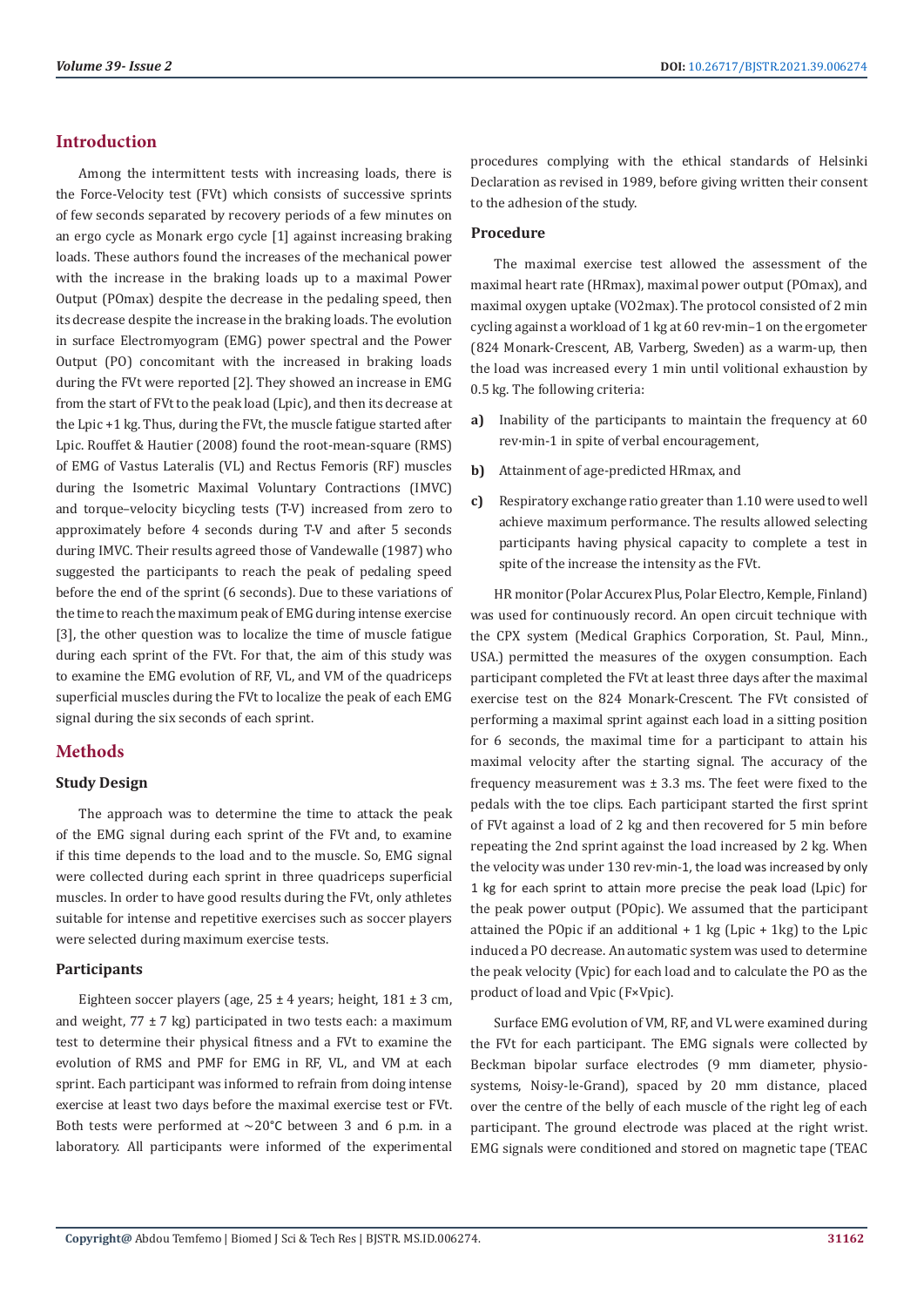R-71, TEAC Corp., Tokyo, Japan), after differential amplification with bandwidth ranging from 2 Hz to 2 kHz along with the output signal from the dynamometer. EMG signals were sampled by a spectrum analyser (model 3582A, Hewlett-Packard, Les Ulis) at 1024 Hz. Power Spectral Density (PSD) of surface EMG was calculated from 0.5-s time intervals and was defined by 256 points in amplitude and phase in the 2−514 Hz bandwidth. Each PSD was then computed and divided into 10 bands, the bandwidth being 24 Hz, except for the highest band (56 Hz). EMG signals were analysed using acquisition and spectrum analyzer software (Spatol, Divergent, Compiègne, France) and a data-computing software (Calvise, Divergent, Compiègne, France). Calvise software permitted the transformation of PSD into four parameters, among which were the RMS and the mean power frequency (MPF) [4]. For each participant, the RMS and the MPF were determined for RF, VL, and VM at each sprint in real-time during 6 seconds by the computer.

HR was collected continuously with the same monitor using during the maximal exercise test. The mean value of five rest minutes and the higher values after each sprint were conserved for analysis. For each participant, his blood was collected using microcapillary tubes at rest (r0) and at three minutes after each sprint by micro puncture at the fingertips, then the lactate (La) concentration was analyzed at the end of the FVt using a Mini photometer Plus LP 20 (Monitor-8, Anglet-France). The skin temperature (sT) was measured at many periods: r0, three minutes after each sprint. The single probe thermometer TH-5 (Physitemp Instruments, Inc., Clifton, NJ, USA) was applied to the RF to measure the sT. Three successive measures of the sT were realised at each period and the largest value was retained. For each sprint, the sT of RF was considered as the quadriceps muscle sT for each participant.

#### **Statistical Analyses**

StatView software (Abacus Concepts, Berkeley, California, USA) was used for all analysis and the results were presented as

| <b>Table 1:</b> Physiological responses during Force velocity test. |  |  |  |  |  |  |
|---------------------------------------------------------------------|--|--|--|--|--|--|
|---------------------------------------------------------------------|--|--|--|--|--|--|

mean ± standard deviation for POmax, HRmaxth, HRmax, VO2max, and sT during maximal exercise test, then for PO, HR, La, and sT at each braking load during the FVt. Anova one-way analysis of variance with repeated measures was used to illustrate the kinetics of absolutes RMS and MPF data in arbitrary unit (a.u.) obtained at each second during the 6 seconds of each sprint. Then, RMS and MPF were illustrated in curve for each sprint for all participants in real time. The curves of RF, VL, and VM were then compared to determine the degree of the participation of each quadriceps superficial muscles during the FVt.

#### **Results**

The mean theoretical maximum heart rate (HRmaxth) was 194  $\pm$  3 bpm. The Maximal aerobic power (POmax = 265 $\pm$ 33 w), maximal oxygen uptake (VO2max =  $45.8 \pm 2.3$  mL/min/kg), and maximal heart rate (HRmax =  $181 \pm 6$  bpm), respiratory ratio (1.14  $\pm$  0.02), and skin temperature (sT = 34.6  $\pm$  0.6 °C) were obtained during the maximal incremental exercise test. Table 1 showed the Heart Rate (HR), lactate (La), skin Temperature (sT), and Power Output (PO). The values of the four parameters increased simultaneously with the increase of the load. The peak of sT were attained with the attack of the peak of PO (POpic) at the peak load (Lpic = 8.7 kg). The values of sT decreased at Lpic+1kg like that of the PO. In contrast, after the Lpic, the value of the HR and that of La continued to increase despite the decrease of the PO at the Lpic + 1 kg (9.7 kg). During the FVt, the RMS and PMF increased with the increase of load until Lpic and decreased with Lpic+1kg (Figure 1). At each sprint of the FVt, the curves of RMS and MPF of RF, VL, and VM increased quickly from zero about 4th second, then remained stable or decreased until 6th second. The RMS curves of RF and VL evolved similar from the start to the end of each sprint and were larger than those of VM. In contract, the MPF curves of RF and VL evolved similar from the start to the end of each sprint and were lower than those of VM.

| <b>Variables</b>   | R <sub>0</sub>  | Load (kg)       |                 |                 |                 |                 |  |  |
|--------------------|-----------------|-----------------|-----------------|-----------------|-----------------|-----------------|--|--|
|                    |                 | $\overline{2}$  |                 | 6               | Lpic            | $Lpic+1$        |  |  |
| HR(bpm)            | $74(\pm 14)$    | $132(\pm 11)$   | $140(\pm 9)$    | $144(\pm 7)$    | $147(\pm 7)$    | $151(\pm 6)$    |  |  |
| sT $(^{\circ}C)$   | $31.4(\pm 1.3)$ | $32.5(\pm 1.1)$ | $33.1(\pm 0.9)$ | $33.5(\pm 0.8)$ | $33.7(\pm 0.6)$ | $33.6(\pm 0.7)$ |  |  |
| Lactate (mmol.L-1) | $1.7(\pm 1.2)$  | $3.6(\pm 0.9)$  | $5.9(\pm 1.1)$  | $8.1(\pm 1.3)$  | $9.3(\pm 1.5)$  | $9.9(\pm 1.2)$  |  |  |
| PO(W)              |                 | $363(\pm 25)$   | $673(\pm 36)$   | $856(\pm 50)$   | 979 (±99)       | $926(\pm 90)$   |  |  |

Note: HR: Heart Rate, La: Lactate, sT: skin Temperature, and PO: Power Output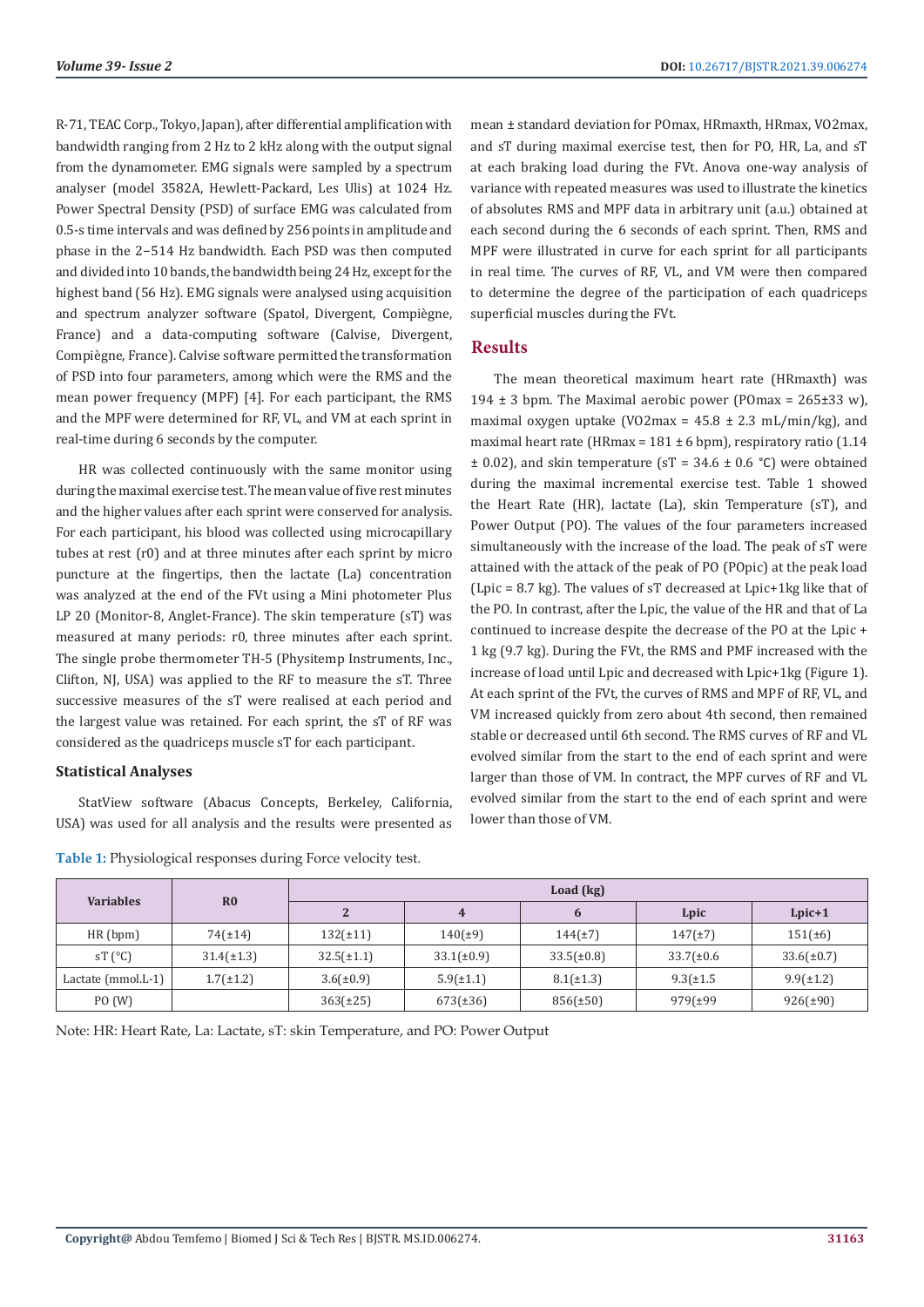

**Figure 1:** Quadriceps suvitroperficial muscles RMS and MPF evolution at each sprint during the FVt. **Note:** RA: rectus femoris, VL: vastus lateralis, VM: vastus medialis, RMS: root-mean-square, and MPF: mean power frequency.

#### **Discussion**

The main result of this study was a rapid increase of EMG signals of the three superficial muscles of the quadriceps from the start of each sprint until 4-5 seconds, then a tendency to form a plateau or a decline until the end of the 6th second. This increase of EMG signals could inform on the muscle activity illustrated by RMS which was greater for the RF and VL muscles than for the VM muscle at all sprints. On the other hand, these increases in the activities of the three muscles became more significant with the increase in loads until the peak power reached at the load peak (Lpic). Then a slight drop in the activities of the three muscles was observed with Lpic + 1kg. Muscle fatigue was illustrated by smaller increases in the MFP of RF and VL muscles compared to that of VM whose intervention in FVt was late regardless of the braking load. The participants of this study had anthropometric characteristics similar to those of league (1 and 2) or national soccer players [4-6]. The average age of the participants in this study was similar to that of European soccer players (25 years) and lower than that of 2018 World Cup soccer players (27.4 years). As for the anthropometric parameters, the participants of this study had an average size and an average weight similar to those of the 2018 World Cup soccer players (181.7 cm and 77 kg).

The physiological conditions (POmax, HRmaxth, VO2max, and HRmax) of the participants of this study recalled their level of physical activity as sedentary. The participants in the present study had a lower HRmax than their own HRmaxth. Their POmax and VO2max were lower than those of professional and even amateur soccer players [6-9]. This study just needed adult's participants able to participate in a rough test on an ergocycle (the forcevelocity test) to avoid as much as possible, cases of accident [10] linked to poor physical condition during this kind of exercise. The increase in PO from  $363 \pm 25$  to 979  $\pm$  99 w (POpic), then its fall to 926 + 90 w on average had shown a change in the gallows of this physical parameter (POpic) of the FVt test. Similar evolutions of HR and EMG signals concomitant with that of PO have shown a close relationship between physical and physiological parameters during FVt [11-14]. The POpic obtained by sedentary participants in this study was considerable if we compare it to those reported by Vadewalle (1987). These authors had obtained 1221 ± 192 w in 26 ± 6 year old rugby attackers, 1021 ± 152 w in 26 ± 3 year old soccer players and 813 ± 137 w in 29 ± 5 year old recreational players. The successive evolutions of HR, lactate and sT associated with those of PO could also be considered. However, if the HR and the La had evolved in the form of a gallop from 2kg to Lpic+1kg with the PO, the sT had increased until the end of FVt. It had gone from 31.4  $+ 1.3$  at the rest to 34.1 + 0.8  $\degree$  C at the end of FVt. These results showed that the sT evolved in a linear fashion with the increase in braking force during this kind of exercise and not as a function of mechanical power like HR or lactate.